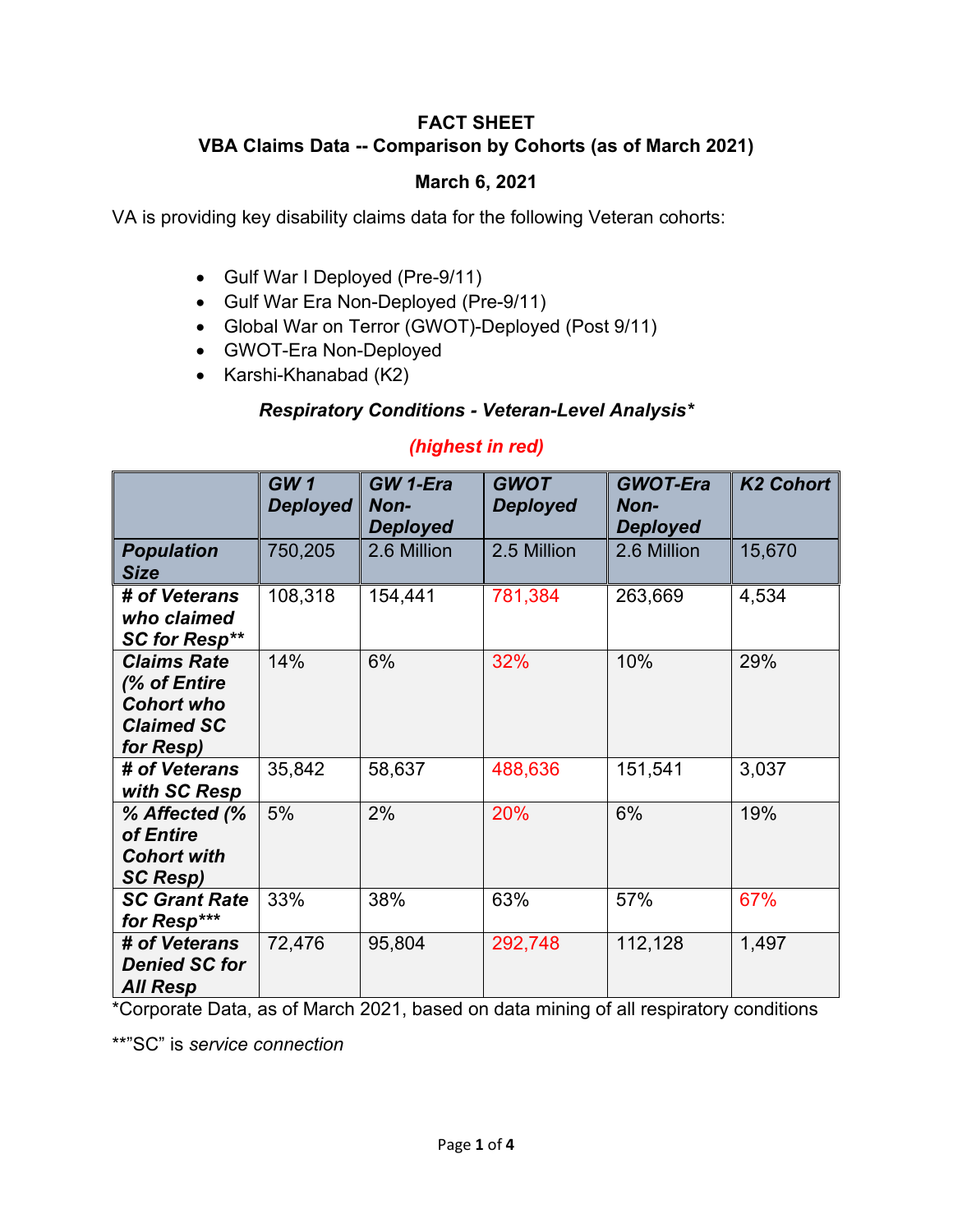\*\*\*SC grant rates (% of claimants who were granted SC for respiratory condition(s)) are representative of both explicit and implicit claims based on airborne and other environmental hazards.

## **Key "Respiratory" Findings**:

- GWOT-Deployed cohort is 3 times more likely than the similar Non-Deployed cohort to file claims for respiratory conditions.
- Although the GWOT-Deployed and GWOT Non-Deployed population sizes are relatively the same, the GWOT-Deployed cohort has more than 3 times the number of service-connected respiratory disabilities.
- The K2 cohort has the highest grant rate for respiratory conditions at 67%.

# *Cancers - Veteran-Level Analysis\**

**\_\_\_\_\_\_\_\_\_\_\_\_\_\_\_\_\_\_\_\_\_\_\_\_\_\_\_\_\_\_\_\_\_\_\_\_\_\_\_\_\_\_\_\_\_\_\_\_\_\_\_\_\_\_\_\_\_\_\_\_\_\_\_\_\_\_\_\_\_\_**

## *(highest in red)*

|                                                                                             | GW1<br><b>Deployed</b> | GW 1-Era<br>Non-<br><b>Deployed</b> | <b>GWOT</b><br><b>Deployed</b> | <b>GWOT-Era</b><br>Non-<br><b>Deployed</b> | <b>K2 Cohort</b> |
|---------------------------------------------------------------------------------------------|------------------------|-------------------------------------|--------------------------------|--------------------------------------------|------------------|
| <b>Population</b><br><b>Size</b>                                                            | 750,205                | 2.6 Million                         | 2.5 Million                    | 2.6 Million                                | 15,670           |
| # of Veterans<br>who claimed<br><b>SC</b> for<br><b>Cancers</b>                             | 16,870                 | 32,462                              | 42,686                         | 19,049                                     | 282              |
| <b>Claims Rate</b><br>(% of Entire<br><b>Cohort who</b><br><b>Claimed SC</b><br>for Cancer) | 2.25%                  | 1.24%                               | 1.74%                          | .73%                                       | 1.80%            |
| # Veteran<br>with SC<br><b>Cancer</b>                                                       | 4,460                  | 12,111                              | 15,819                         | 7,019                                      | 112              |
| % Affected<br>(% of Entire<br><b>Cohort with</b><br><b>SC Cancers)</b>                      | .59%                   | .46%                                | .65%                           | .27%                                       | .71%             |
| <b>SC Grant</b><br>Rate**                                                                   | 26%                    | 37%                                 | 37%                            | 37%                                        | 40%              |
| # of Veterans<br><b>Denied SC for</b><br><b>All Cancers</b>                                 | 12,410                 | 20,351                              | 26,867                         | 12,030                                     | 170              |

\*Corporate Data, as of March 2021, based on data mining of cancers (any body system)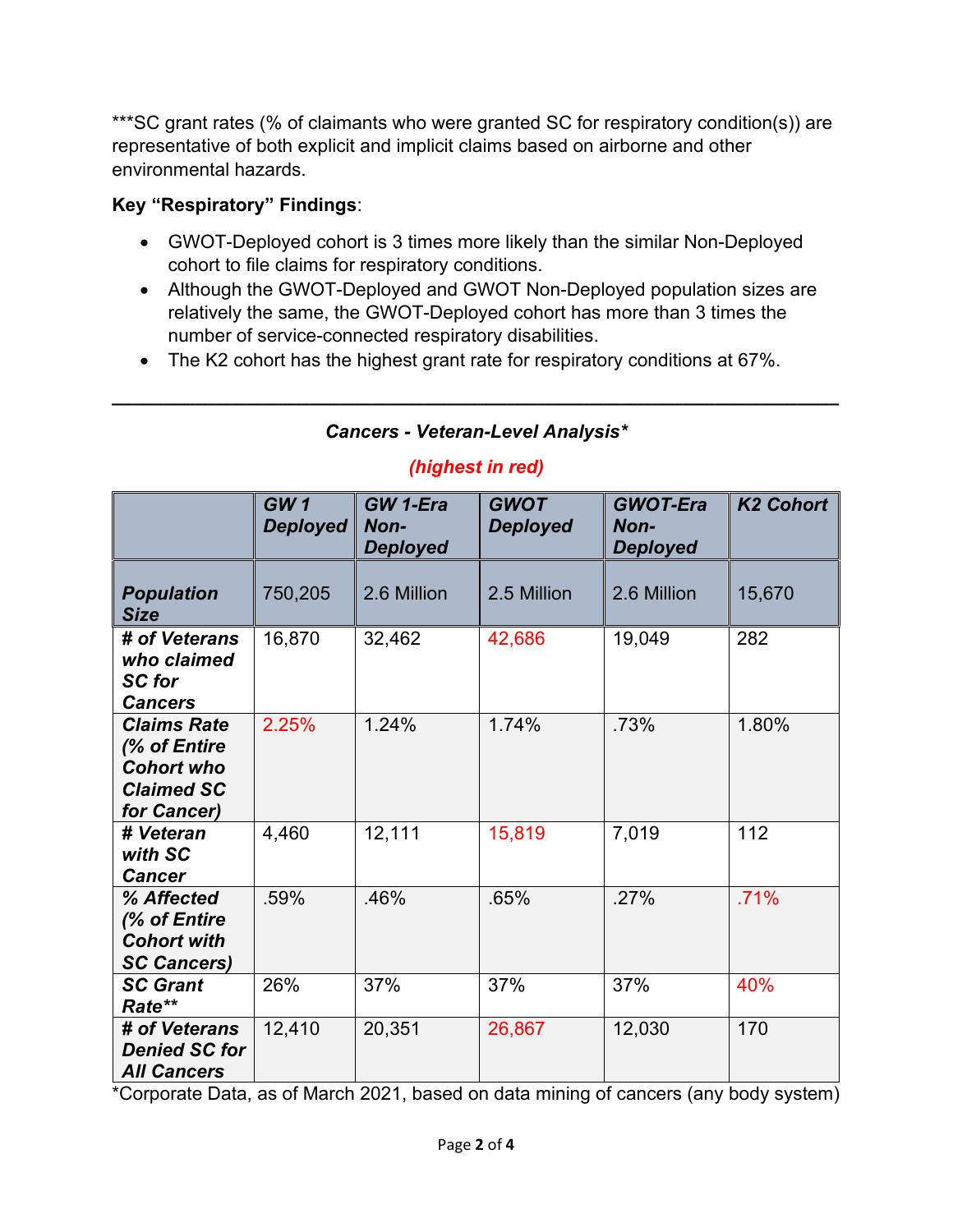\*\*Service connection grant rates (% of claimants who were granted SC for cancer(s)) are representative of both explicit and implicit claims based on airborne and other environmental hazards.

#### **Key "Cancer" Findings**:

- GW I-Deployed cohort has the highest percentage (of the cohorts reviewed) that have filed claims for service connection for cancer.
- Deployed cohorts (GW 1 and GWOT) are roughly 2 times more likely than nondeployed cohorts to file claims for cancers.
- Although the GWOT-Deployed and GWOT Non-Deployed population sizes are relatively the same, the GWOT-Deployed cohort has more than 2 times the number of service-connected cancers.
- Based on the percentage of each cohort who have been impacted by cancer, the K2 cohort has the highest percentage (.71%) of the cohorts to experience a service-connected cancer.
- K2 Veterans have the highest grant rate for cancer at 40%.

#### *Any Service-Connected Condition - Veteran-Level Analysis\**

**\_\_\_\_\_\_\_\_\_\_\_\_\_\_\_\_\_\_\_\_\_\_\_\_\_\_\_\_\_\_\_\_\_\_\_\_\_\_\_\_\_\_\_\_\_\_\_\_\_\_\_\_\_\_\_\_\_\_\_\_\_\_\_\_\_\_\_\_\_\_**

|                                                                                                              | GW1<br><b>Deployed</b> | <b>GW 1-Era</b><br>Non-<br><b>Deployed</b> | <b>GWOT</b><br><b>Deployed</b> | <b>GWOT-Era</b><br>Non-<br><b>Deployed</b> | <b>K2 Cohort</b> |
|--------------------------------------------------------------------------------------------------------------|------------------------|--------------------------------------------|--------------------------------|--------------------------------------------|------------------|
| <b>Population</b><br><b>Size</b>                                                                             | 750,205                | 2.6 Million                                | 2.5 Million                    | 2.6 Million                                | 15,670           |
| # of Veterans<br>who claimed<br>SC for any<br>conditions                                                     | 282,777                | 566,302                                    | 1,605,502                      | 719,627                                    | 9,647            |
| <b>Claims Rate</b><br>(% of Entire<br><b>Cohort who</b><br><b>Claimed SC</b><br>for Any<br><b>Condition)</b> | 38%                    | 22%                                        | 66%                            | 28%                                        | 62%              |
| # Veterans<br>with One or<br><b>More SC</b><br><b>Conditions</b>                                             | 242,110                | 470,452                                    | 1,511,985                      | 628,988                                    | 9,008            |
| % Affected (%<br>of Entire<br><b>Cohort with</b>                                                             | 32%                    | 18%                                        | 62%                            | 24%                                        | 57%              |

#### *(highest in red)*